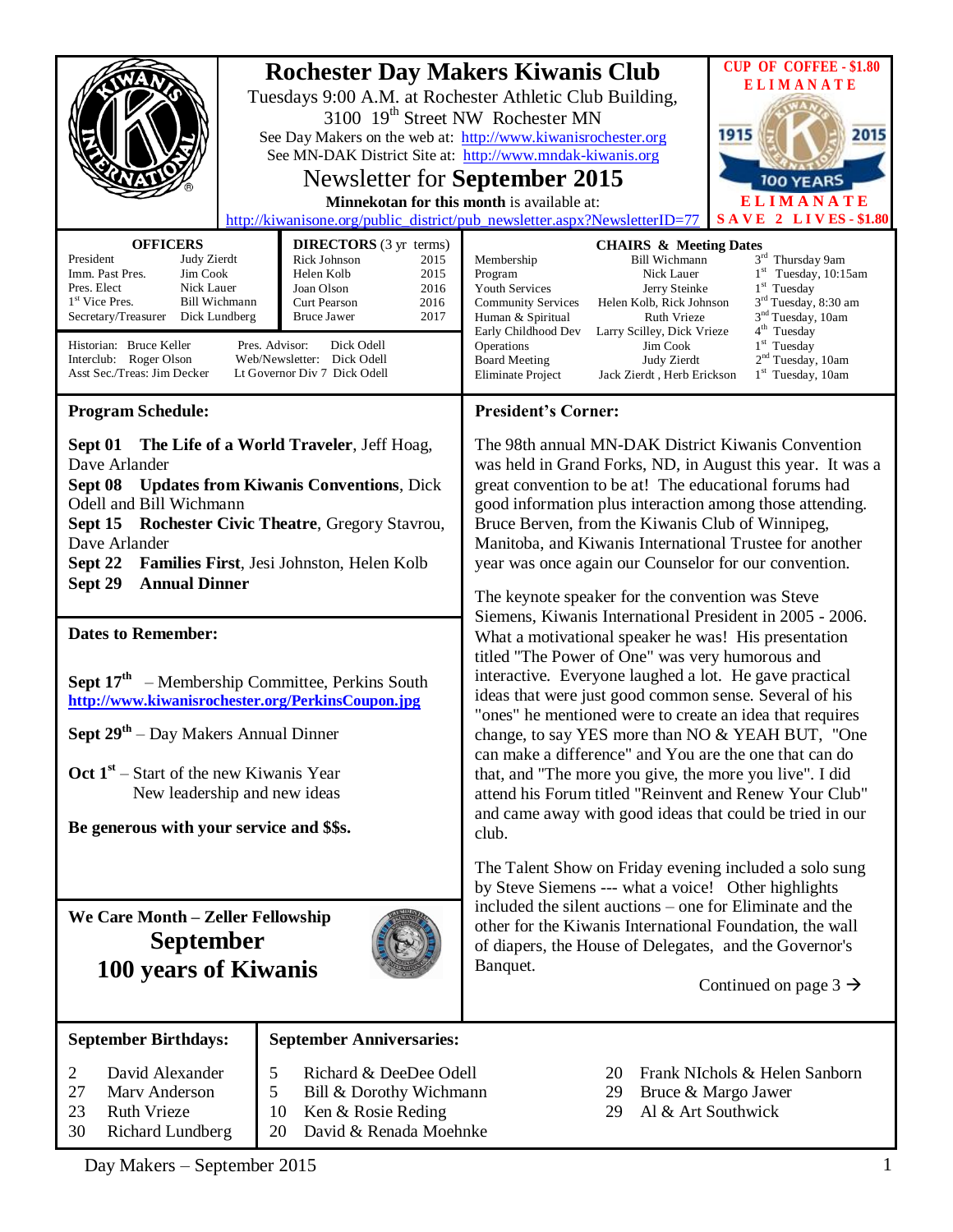#### **Secretary/Treasurer's Report – July 2015**

| <b>Bank Balance 7/31/2015:</b> | \$11,917.96         |
|--------------------------------|---------------------|
| Administrative Account:        | \$8,061.60          |
| Service Account:               | \$3,584.12          |
| Bike Repair:                   | $\frac{\$}{272.24}$ |

 **Day Makers on leave:** Don Cain, Judy Lien, John Ryder

**July Service Hour Statistics:** 803 hours by 34 members, 47% Participation.

# **July 2015 Board Meeting Summary**

The Secretary/Treasurer requested budget input by this board meeting from each committee for the new Kiwanis year starting October 1, 2015. Input was received from the Membership and Operations committee only. The budget for the other committees will remain the same as the previous year.

Bob Nowicki reported on the status of the Annual Kiwanis Hockey Tournament. Home Federal, the major sponsor, has dropped its support. The committee is working to get a commitment from a new sponsor. The event is in danger of being dropped for lack of local support.

The secretary asked for, and was given the go-ahead from the board to report, our clubs dropped members to Kiwanis International. We are now at 72 members, with one to be dropped on September 30.

The board was informed that the club's \$70K pledge to the Eliminate project is still in force even though we have less members than when the pledge was made.

The board was informed that the Lake City Kiwanis Club is sponsoring a new Kiwanis Club in the Plainview-Elgin-Millville area.

# **COMMITTEE REPORTS**

**Membership –** The committee is updating the information brochure that is provided to prospective members.

**Program-** Programs are scheduled through September. Working on annual dinner meeting.

Continued Next Column  $\rightarrow$ 

**Kiwanis Mission Statement:**

**Kiwanis is a global organization of volunteers dedicated to** *improving* **the world one child and one community at a time.**

## **Secy/Treasureer's Report:** continued

**Early Childhood Development-** 450 books (400 English, 50 Spanish) are coming on September  $29<sup>th</sup>$  from the Southern Minnesota Initiative Foundation for distribution.

**Youth Services-** Century HS Key Club will be starting up as soon as school starts. Peter Schuh be our rep at the ALC Builders Club.

**ELIMINATE**- The club is now at 60% of our goal with one year to go. There will be a Zeller awarded at the September 1 meeting.

## **Richard Lundberg,** Secy/Treasurer

.

Today's Humor: Dog Groomer's Show – St Louis



Why yes, I am from California. And you? Yes, I am also. Hollywood of course.

#### **Sept is Kiwanis Day Makers Membership Month:**

Let's keep our focus on growing our club both in service and in membership. How much more we could do in our community and schools if we had just 5 new members.

When was the last time you (or I) asked someone to come to one of our meetings or go with you on a service project.

If someone asked you, "What is Kiwanis and why are you a member?" Do you have a  $1 - 2$  minute message ready to share? Click on the link below for membership ideas.

And remember, each new member and their sponsor will receive a custom made bag of chocolate candy with the special "**M**embership **M**onth" logo on every piece from the Region 7 Lt Governor. (smile)

There are even more tips on membership at: <http://kiwanis.org/memberevent>



**Richard Odell**, Lt Governor Division 7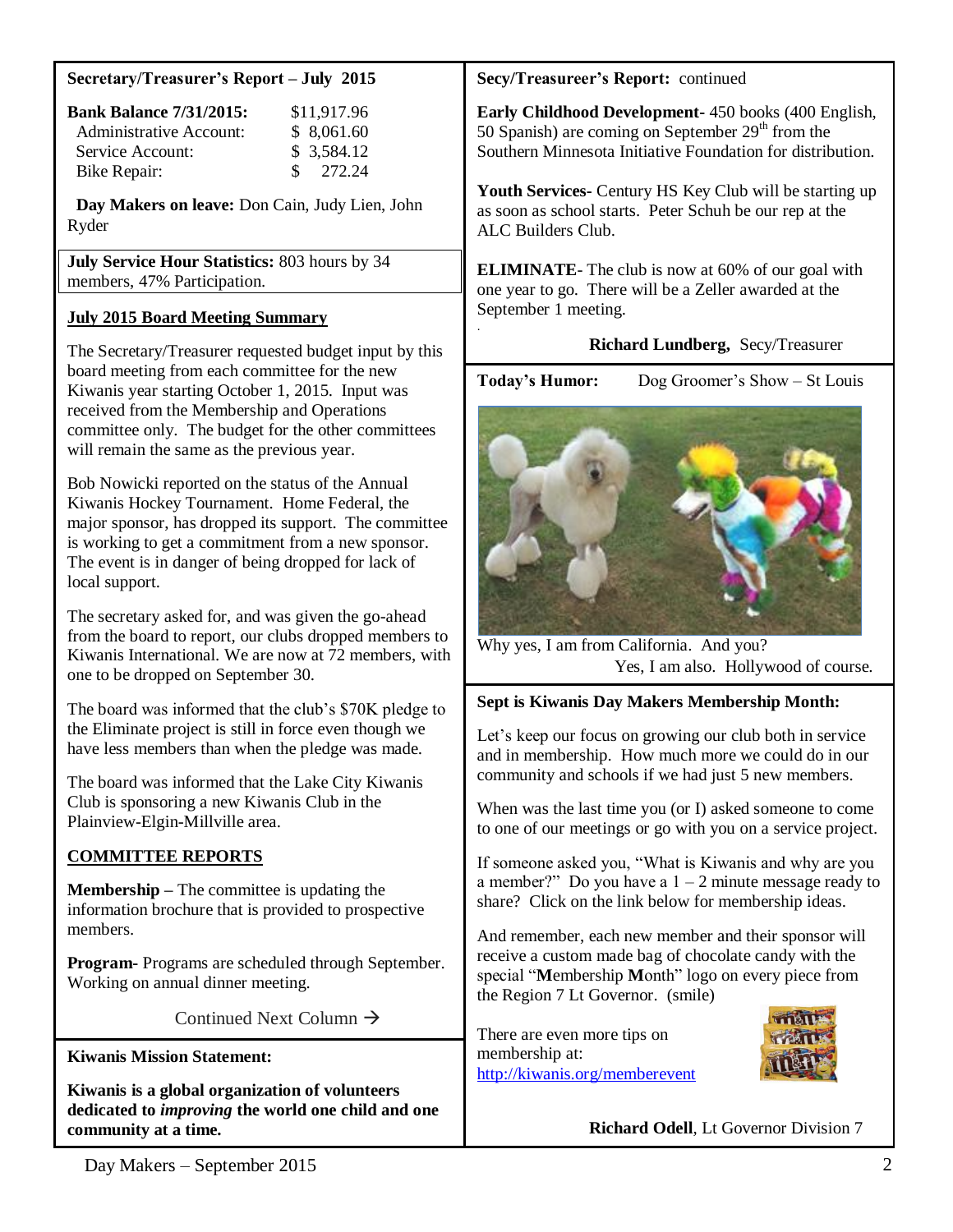| DAY MAKERS ELIMINATE PROJECT:                                                                                                                                                                                                    | <b>President's Corner:</b><br>Continued from page 1                                                                                                                                                                                                                                                                                                                                                                                                                                                                                                                           |  |
|----------------------------------------------------------------------------------------------------------------------------------------------------------------------------------------------------------------------------------|-------------------------------------------------------------------------------------------------------------------------------------------------------------------------------------------------------------------------------------------------------------------------------------------------------------------------------------------------------------------------------------------------------------------------------------------------------------------------------------------------------------------------------------------------------------------------------|--|
| Summary to date as of September 1, 2015<br>It takes \$1.80 per day to EliMiNaTe (Maternal Neonatal<br>Tetanus) for a mother and child. At \$1.80 per day times<br>365 days in a year the sum per person is \$657.00 per<br>year. | The Kiwanis Khorale was brought back this year and<br>sang at the Governor's Banquet and the Sunday morning<br>Memorial Service. Both Jack and I enjoyed singing in<br>the Khorale along with non-Kiwanian, Deedee Odell.<br>The Regional Star Awards were awarded to a Kiwanian<br>in each region at Saturday's Noon Luncheon. Lyle<br>Solem, Rochester Sunrisers Club, was the recipient from<br>our region - Region 7. Good food and fellowship, and<br>making new friends and connecting with old friends<br>always makes going to the District Convention<br>worthwhile. |  |
| The \$657.00 per year times our current membership of<br>72 equals \$47,304 for one year. If we did this we would<br>make our \$70,000.00 Model Club Pledge by September<br>1, 2016!!<br>"WHAT MORE CAN I DO"                    |                                                                                                                                                                                                                                                                                                                                                                                                                                                                                                                                                                               |  |
|                                                                                                                                                                                                                                  | Some current trivia for you to know this time - Kent<br>Hochgraber was elected Governor for 2015-2016 and<br>Peter Larson was elected Governor-Elect for 2015-2016.<br>Our MN-DAK Kiwanis District is returning to Divisions<br>now instead of Regions; so instead of Region 7, we will                                                                                                                                                                                                                                                                                       |  |
| We presently have contributed 60% of our pledge or<br>\$42,050.44 to the EliMiNaTe fund. That leaves us a<br>balance of \$27,949.56 to raise in the next year to make<br>our pledge.                                             |                                                                                                                                                                                                                                                                                                                                                                                                                                                                                                                                                                               |  |
| Ideas of how to do it -------                                                                                                                                                                                                    | be Division 7.                                                                                                                                                                                                                                                                                                                                                                                                                                                                                                                                                                |  |
| Fund Raiser??<br>Matching for 6 Zellers at \$625.00 each or 7<br>$\bullet$<br>Hixsons at \$500.00 each will raise another<br>\$3,750.00. Now our balance is only \$24,199.56<br>left to make our Model Club Pledge of            | Our own Dick Odell takes over as 2015-2016 Immediate<br>Past Lieutenant Governor of Division 7, Robin Udenberg<br>as 2015-2016 Lieutenant Governor of Division 7, and<br>Kathy Welle as 2015-2016 Lieutenant Governor Elect.<br>The Kiwanis International Distinguished Program for<br>clubs and districts has been discontinued for 2015-2016.                                                                                                                                                                                                                               |  |
| \$70,000.00 (A Zeller cost is \$1,250.00 and a<br>Hixson cost is \$1,000.00 without the matching                                                                                                                                 | <b>Judy Zierdt.</b> Dav Makers President 2014-2015                                                                                                                                                                                                                                                                                                                                                                                                                                                                                                                            |  |
| funds).                                                                                                                                                                                                                          | <b>MN-Dak Convention:</b><br><b>MN-Dak Khoral</b>                                                                                                                                                                                                                                                                                                                                                                                                                                                                                                                             |  |
| Dividing the \$24,199.56 balance by our present<br>membership of 72 members equals a giving<br>amount of \$336.10 each.                                                                                                          |                                                                                                                                                                                                                                                                                                                                                                                                                                                                                                                                                                               |  |
| The \$336.10 each divided by 365 days in a year<br>equals \$0.92 per member per day. This is equal<br>to approximately one-half of what it costs per<br>day to save a mother and child.                                          |                                                                                                                                                                                                                                                                                                                                                                                                                                                                                                                                                                               |  |
| <b>INVITE NEW PEOPLE TO JOIN OUR</b><br><b>MEMBERSHIP</b>                                                                                                                                                                        |                                                                                                                                                                                                                                                                                                                                                                                                                                                                                                                                                                               |  |
|                                                                                                                                                                                                                                  | Final Day Maker Club "Centenial Photo" now available.                                                                                                                                                                                                                                                                                                                                                                                                                                                                                                                         |  |
| Other ideas and suggestions for meeting our<br>goal are always welcome!!!                                                                                                                                                        |                                                                                                                                                                                                                                                                                                                                                                                                                                                                                                                                                                               |  |
| See Herb or Jack with your ideas.                                                                                                                                                                                                |                                                                                                                                                                                                                                                                                                                                                                                                                                                                                                                                                                               |  |

**Jack Zierdt**

Rochester Day Makers